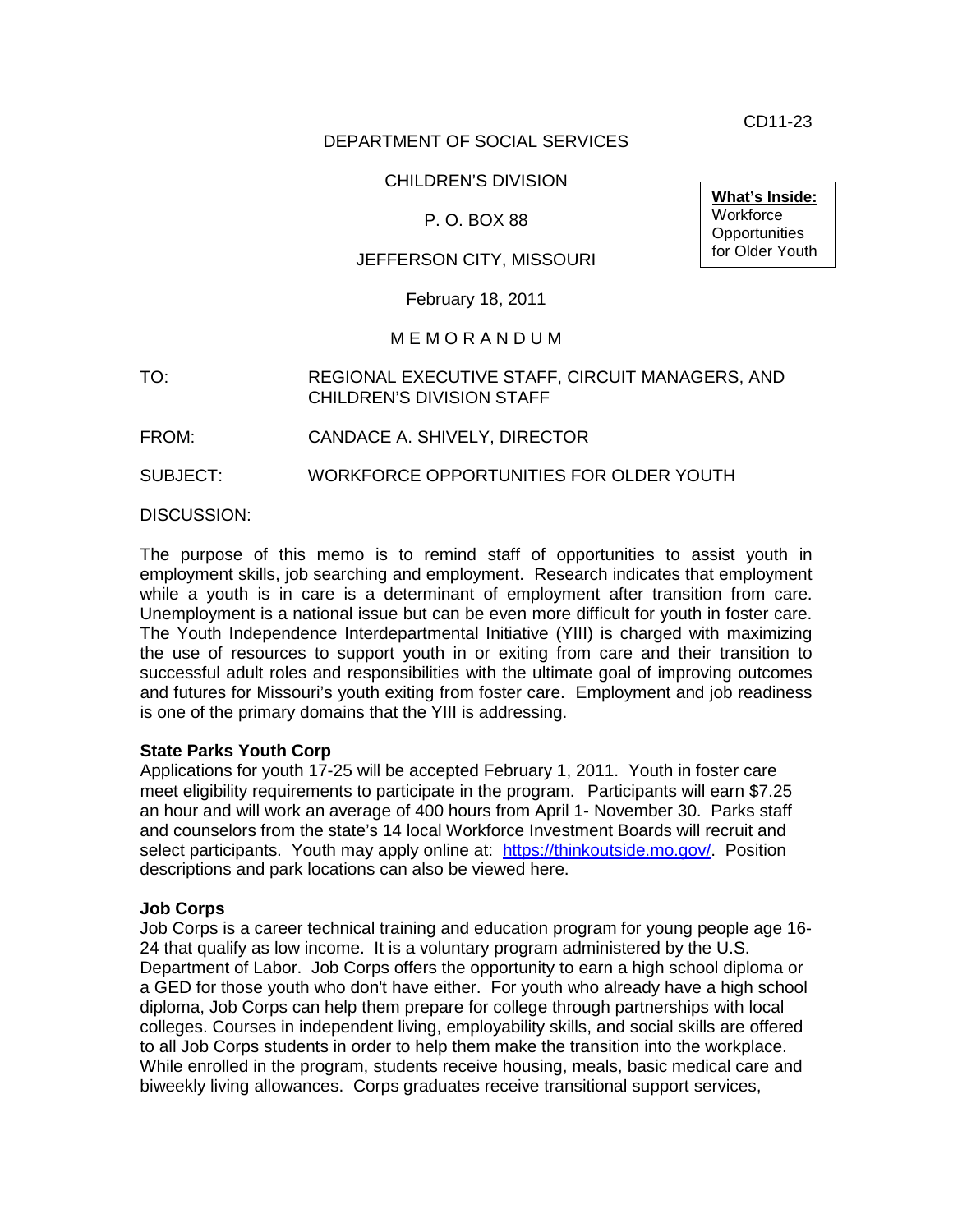including help locating housing, child care and transportation, for up to 18 months after they leave the program. Missouri has three locations. More information can be found at: <http://www.jobcorps.gov/Home.aspx>

### **Vocational Rehabilitation**

Vocational Rehabilitation (VR) specializes in employment and training services that assist individuals with disabilities in becoming employed. A VR counselor will determine eligibility for services. To be eligible, a youth needs to have a physical or mental impairment that causes problems with working and need VR services to be successfully employed. Once eligible, the youth will work with a counselor who will help the youth develop a plan for rehabilitation. Vocational information and guidance is provided: <http://dese.mo.gov/vr/vocrehab.htm>

# **Work Opportunity Tax Credit**

Private, for profit businesses across the state that hire nine targeted (including youth in foster care) groups with barriers to employment are eligible for a federal tax credit. The Missouri Department of Economic Development, through Division of Workforce Development, administers the program in the state of Missouri. There is no limit on the number of qualifying new hires per business or total amount of tax credits per year. The forms as well as a fact sheet and brochure may be obtained by visiting the Department of Labor's website at: [http://www.doleta.gov/business/Incentives/opptax/.](http://www.doleta.gov/business/Incentives/opptax/) Information is also available at: [http://missouridevelopment.org/pdfs/dwd\\_wotc.pdf](http://missouridevelopment.org/pdfs/dwd_wotc.pdf)

# **Workforce Investment Boards (WIB)**

Participation on your local Workforce Investment Board (WIB) or attendance at the local meetings is an opportunity for staff to become involved at the community level and to be aware of services that are available for the youth through the Workforce investment Act (WIA). Information on local Workforce Investment Boards is available at: [https://worksmart.ded.mo.gov/index.cfm.](https://worksmart.ded.mo.gov/index.cfm) To select your Region, select from the left hand menu "Missouri Workforce Regions" and the select the region you would like to see.

Each WIB has a Youth Council which is an extension of their board whose primary purpose is to provide expertise in youth policy and to assist local WIBs with program design.

# **Missouri Career Centers and MissouriCareerSource.com**

Missouri Career Centers are located throughout the state and offer resume preparation, career assessment, online training and workshops as well as direct access to Workforce Investment Act Youth Programs. A map of the locations and other information is available at the site: [https://www.missouricareersource.com/mcs/mcs/default.seek.](https://www.missouricareersource.com/mcs/mcs/default.seek) MissouriCareerSource.com is a statewide web resource that provides information on job fair listings and has a career guide which contains information on exploring careers, top Missouri jobs, interest survey, career alternatives, planning, managing money, job seeking skills, finding services, and creating a plan of action. Career assistance is offered in such areas as worker resources, disability services, on-line training, job skills assessments, job openings, and financial assistance.

Additional information can be found at: [Tips for Caring Adult](http://www.dss.mo.gov/cd/info/memos/2011/cd11-023att.pdf)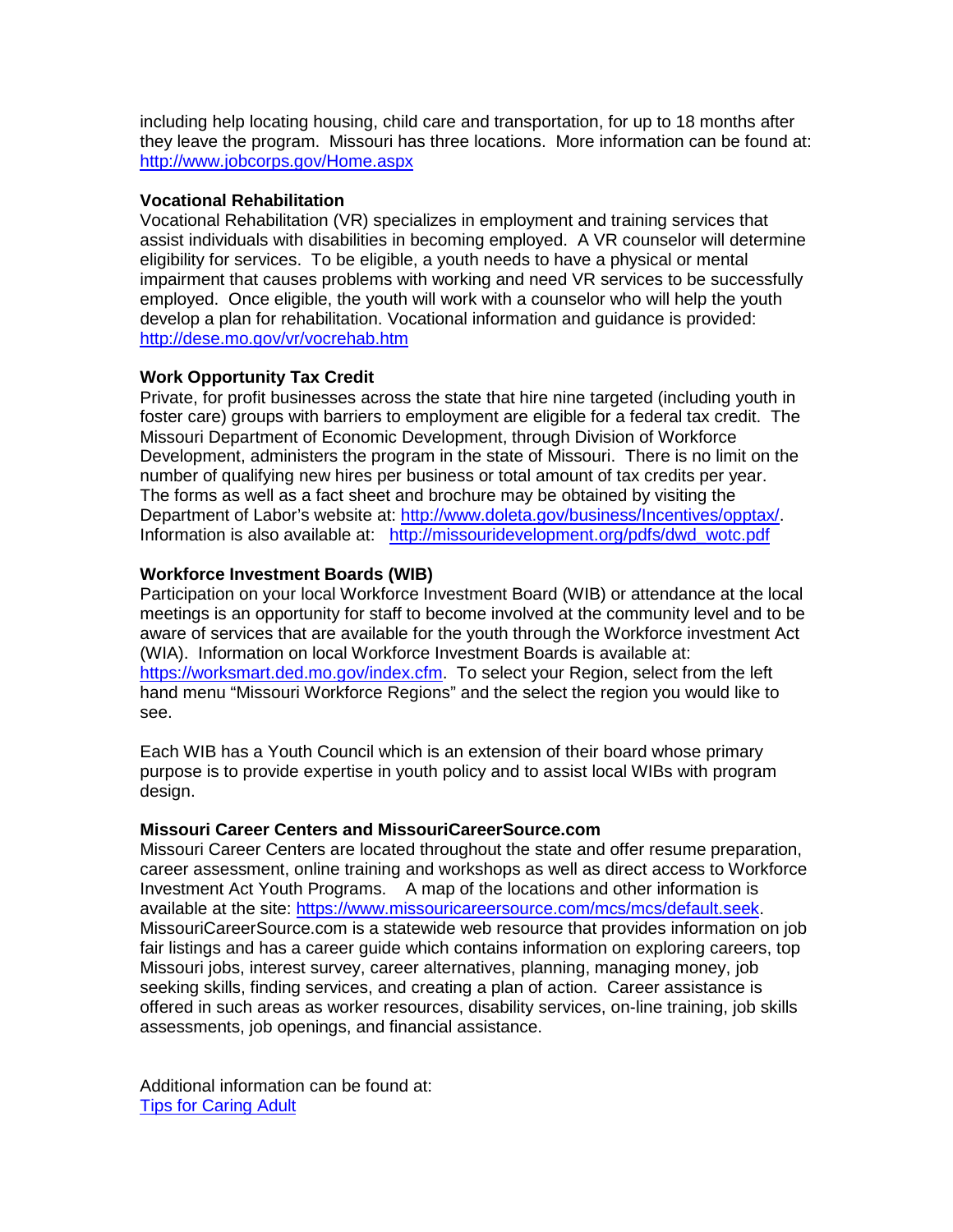Department of Economic Development:

<http://www.ded.mo.gov/Individual/CareerAssistance.aspx> Missouri State Government: [http://www.mo.gov/working-in-missouri/job-seekers](http://www.mo.gov/working-in-missouri/job-seekers-employers/)[employers/](http://www.mo.gov/working-in-missouri/job-seekers-employers/) US Bureau of Labor Statistics: [www.bls.gov](http://www.bls.gov/) Perkins Collaborative Resource Network: [http://cte.ed.gov/nationalinitiatives/gandctools.cfm?&pass\\_dis=1](http://cte.ed.gov/nationalinitiatives/gandctools.cfm?&pass_dis=1) US Department of Labor: [www.dol.gov](http://www.dol.gov/) US Bureau of Labor Statistics –Employment Projections: [www.bls.gov/emp/home.htm](http://www.bls.gov/emp/home.htm)

# **NECESSARY ACTION**

- 1. Review this memorandum with all Children's Division staff.
- 2. All questions should be cleared through normal supervisory channels and directed to:

# **PDS CONTACT**

Sally A. Gaines 573-522-6279 [Sally.A.Gaines@dss.mo.gov](mailto:Sally.A.Gaines@dss.mo.gov) **PROGRAM MANAGER** Dena Driver 573-751-3171 [Dena.Driver@dss.mo.gov](mailto:Dena.Driver@dss.mo.gov)

# **CHILD WELFARE MANUAL REVISIONS** N/A

**FORMS AND INSTRUCTIONS**

N/A

# **REFERENCE DOCUMENTS AND RESOURCES**

State Parks Youth Corp: [https://thinkoutside.mo.gov/](https://thinkoutside.mo.gov/default.aspx) Job Corps: <http://www.jobcorps.gov/Home.aspx> Vocational Rehabilitation: <http://dese.mo.gov/vr/vocrehab.htm> Work Opportunity Tax Credit: <http://www.doleta.gov/business/Incentives/opptax/> [http://missouridevelopment.org/pdfs/dwd\\_wotc.pdf](http://missouridevelopment.org/pdfs/dwd_wotc.pdf) Workforce Investment Boards: <https://worksmart.ded.mo.gov/index.cfm> Missouri Career Centers and MissouriCareerSource: <https://www.missouricareersource.com/mcs/mcs/default.seek> [Tips for Caring Adult](http://www.dss.mo.gov/cd/info/memos/2011/cd11-023att.pdf) Department of Economic Development: <http://www.ded.mo.gov/Individual/CareerAssistance.aspx> Missouri State Government: [http://www.mo.gov/working-in-missouri/job-seekers](http://www.mo.gov/working-in-missouri/job-seekers-employers/)[employers/](http://www.mo.gov/working-in-missouri/job-seekers-employers/) US Bureau of Labor Statistics: [www.bls.gov](http://www.bls.gov/) Perkins Collaborative Resource Network: [http://cte.ed.gov/nationalinitiatives/gandctools.cfm?&pass\\_dis=1](http://cte.ed.gov/nationalinitiatives/gandctools.cfm?&pass_dis=1) US Department of Labor: [www.dol.gov](http://www.dol.gov/)